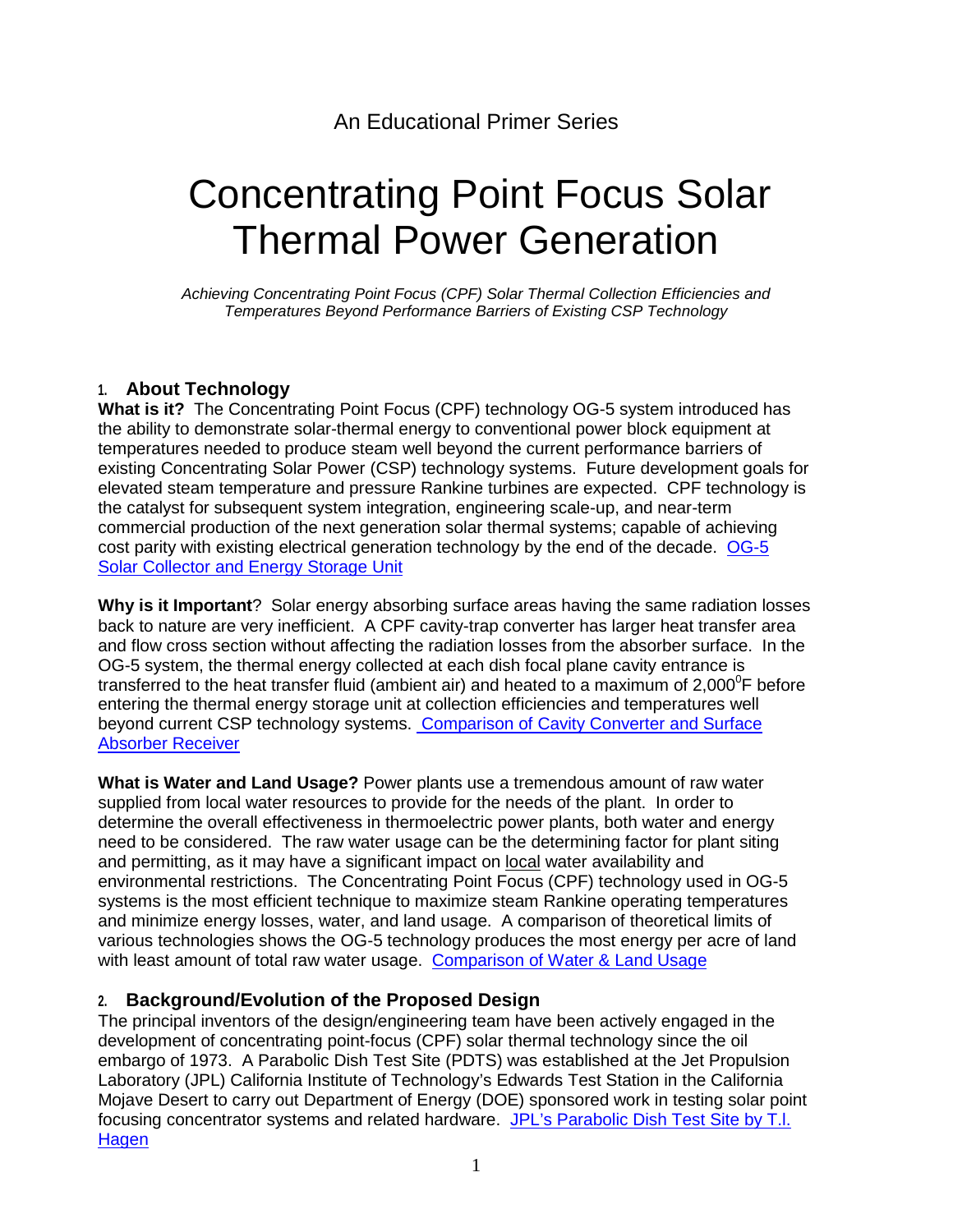Current team members were instrumental in design and fabrication of the first commercial point-focusing dish system tested at the Parabolic Dish Test Site (PDTS) in 1979 for commercial evaluation. [OMNIUM-G Concentrator Test Results by J.D. Patzold](http://www.goldenstateenergy.com/files/2014-files/Patzold Proceedings 1-22-80.pdf) A complete OMNIUM-G System (Model OG-7500) was cost analyzed for production quantities ranging from 25 to 100,000 units per year. [JPL's Costing the OMNIUM-G System by H.R. Fortgang.](http://www.goldenstateenergy.com/files/2014-files/Fortgang Proceedings 1-22-80.pdf)

These solar units were manufactured and delivered to customers in private industry, universities, government agencies, and individual consumers. The pioneering prior work in the design, validation, and manufacture of single and dual collector point-focus solar thermal electric generating systems, together with their subsequent design refinements serves as the sound scientific foundation upon which the current proposed solar thermal technology is built. [Concept of the HTC-25 Tracking Concentrator by S.H. Zelinger](http://www.goldenstateenergy.com/files/2014-files/Zelinger Proceedings 1-22-80.pdf)

Despite the still pervasive belief that high concentration ratio point focusing technology is too expensive to be considered commercially viable for use in CSP systems, members of the design team originally developed an economical means of producing very high concentration point focusing concentrators more than thirty years ago. A technical summary published by JPL (JPL 400-98) in January 1981, consolidates descriptions of all known parabolic dish concentrator designs currently in production pr under development. [Parabolic Dish](http://www.goldenstateenergy.com/files/2014-files/Beveridge Proceedings 1-22-80.pdf)  [Concentrator Designs and Concepts by Brian Beveridge](http://www.goldenstateenergy.com/files/2014-files/Beveridge Proceedings 1-22-80.pdf) 

Drawing upon their collective expertise in radar systems, infrared optics, electronics and analysis, the current team members have long been able to produce very high concentration ratio point focusing solar collectors (necessary for high accuracy two-axis solar tracking CPF systems) sustainable in inclement weather and severe wind loading conditions without loss of form and only minimal loss of reflectivity over a 30 year lifespan

In order to achieve a steady and controlled delivery of thermal energy suitable for power generation, the earliest system designs used molten aluminum to achieve roughly an hour of thermal ballast to buffer against the temporary loss of the sun's radiation. The melting temperature of aluminum alloy,  $1100^{\circ}$ F (593 $^{\circ}$ C), thereby determined the operating temperature of the team's earliest CPF processes designed and developed in the 1970's despite the early generation collector's capacity for substantially higher temperatures.

In-house development of a wide-range of manufacturing techniques during the early years of development and production assured a strong proprietary knowledge base. During this period, both the team member's business and their customers were funded or primarily motivated by government sponsored solar initiatives. Upon cessation of these subsidies and the subsequent pull-back in the emerging solar industry in the early 1980's, the team member's, however, learned first-hand that long-term commercial viability cannot be premised on continuing government subsidies or support.

During the intervening period, the principals came to realize that commercially viable CPF systems required the collection of solar energy on a scale much larger than was possible with single or dual-collector systems. In 1985, the task of designing a system of practical size (long life/minimum cost) and having practical levels of efficiency began. The designers again selected CPF solar thermal process as the only viable means of producing high enthalpy steam capable of driving modern high-efficiency turbines from solar thermal energy without supplemental fossil-fuel augmentation. After multiple refinements, and a series of progressively advanced generations of design concepts iterations, the design team has arrived at its fifth generation conceptual design – an optimally sized energy-on-demand CPF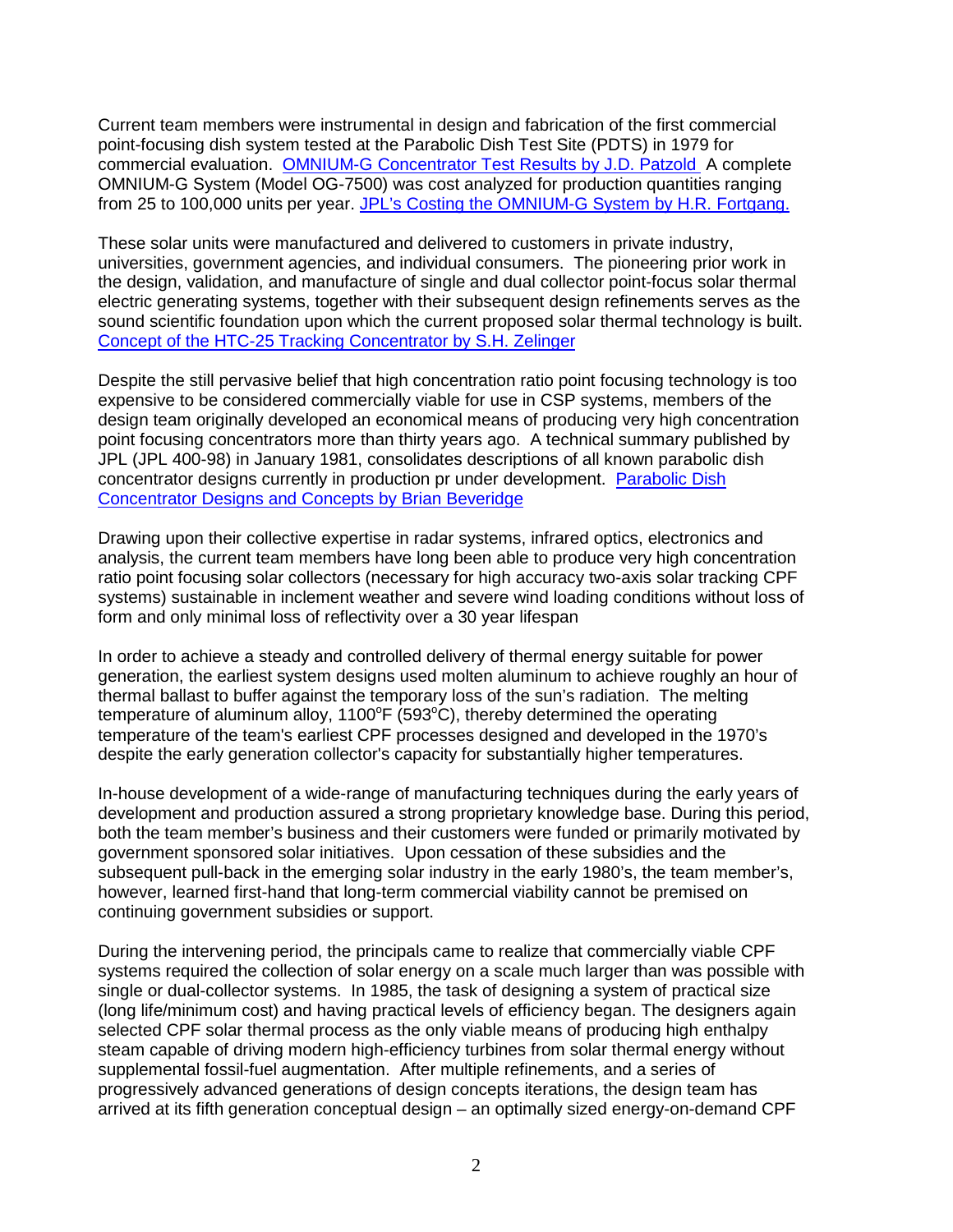solar electrical generating system capable of achieving cost parity with existing base load electrical generators – referred to as OG-5. [OG-5 Pathway of Development](http://www.goldenstateenergy.com/files/2014-files/Background.pdf) 

#### **3. Solar Thermal Process**

OG-5 is an advanced energy generation system that collects solar energy, stores it as thermal energy and then, it generates grid-quality electricity from the stored thermal energy when needed. The stored thermal energy is delivered on-demand to a steam generator (boiler) and turbine generator, to generate high quality steam and electricity to the local grid. The OG-5 Process Diagram shows the [Solar-Thermal Steam-Electric Power Plant Elements.](http://www.goldenstateenergy.com/files/2014-files/WebPopup_3 Solar Thermal Process.pdf) These elements make it attractive for a wide-range of small or large-scale solar-fueled deployment options by supplying electricity and/or high temperature steam on-demand.

The system utilizes a high efficiency Steam Turbine Generator set. The solar energy storage provides all the energy needed to generate the required steam at 1,050 $\textdegree$ F and pressures up to 2,500 psia for maximum efficiency turbine. Storage is accomplished by heating air transfer fluid up to  $2,000^{\circ}$  F during sunlight hours then transferring this energy into inert materials at that temperature. No fossil fuel augmentation is required to operate at these elevated temperatures and pressures.

The chosen collector field sizes of arrays are matched to the turbine-generator size. Additional arrays will permit the turbine-generator to run even more hours per year. This scalability of the system also permits a graceful buildup upon initial installation. The power block will begin generation when the first four arrays have been installed. As additional arrays are installed, the night-time run-time hours increase proportionally. A comparison of available OG-5 system configurations show a typical matching turbine-generator nameplate, available land use, and collector field size; see: [OG-5 Configuration Comparison](http://www.goldenstateenergy.com/files/2014-files/OG-5 Configuration Comparison.pdf)

#### **4. The Solar Dish Array**

The OG-5 system has been carefully designed to minimize costs. Sixteen standard modules of CPF parabolic dish concentrators are mounted on a common carriage frame that allows all dishes to track the sun simultaneously. The array is driven in azimuth and elevation each with a common drive so that all dishes point to the sun's position.

Each array consists of 1076  $m^2$  of collecting surface accurately pointed at all times to collect the sun's energy at its normal incident rate. [Solar Dish Array](http://www.goldenstateenergy.com/files/2014-files/Solar Dish Array.pdf) Using a unique system of individual mobile energy storage transport vaults, energy is stored at each array. During sunset to sunrise hours, the vaults may be removed and transported to a central steam generating station. This contemporary design has the advantage of producing higher pressure central steam generation, permitting the use of higher efficiency turbine-generators while eliminating conventional steam line connection losses in large solar fields having distributed boiler configurations. Since each energy transport vault is an inert solid, there is no danger of toxic spills without consumption or depletion of the storage material. Storage material is inert, self-contained and doesn't require replacement during the expected life of the system.

The thermal energy collected at each dish focal point is transferred to the air Heat Transfer Fluid (HTF). The HTF is heated to a maximum of  $2,000^{\circ}$  F and the thermal energy is transported by HTF in such a way as to aggregate the sensible heat (no phase change) energy from all of the dishes for entering the thermal vault (placed on board the array carriage platform to minimize thermal loss).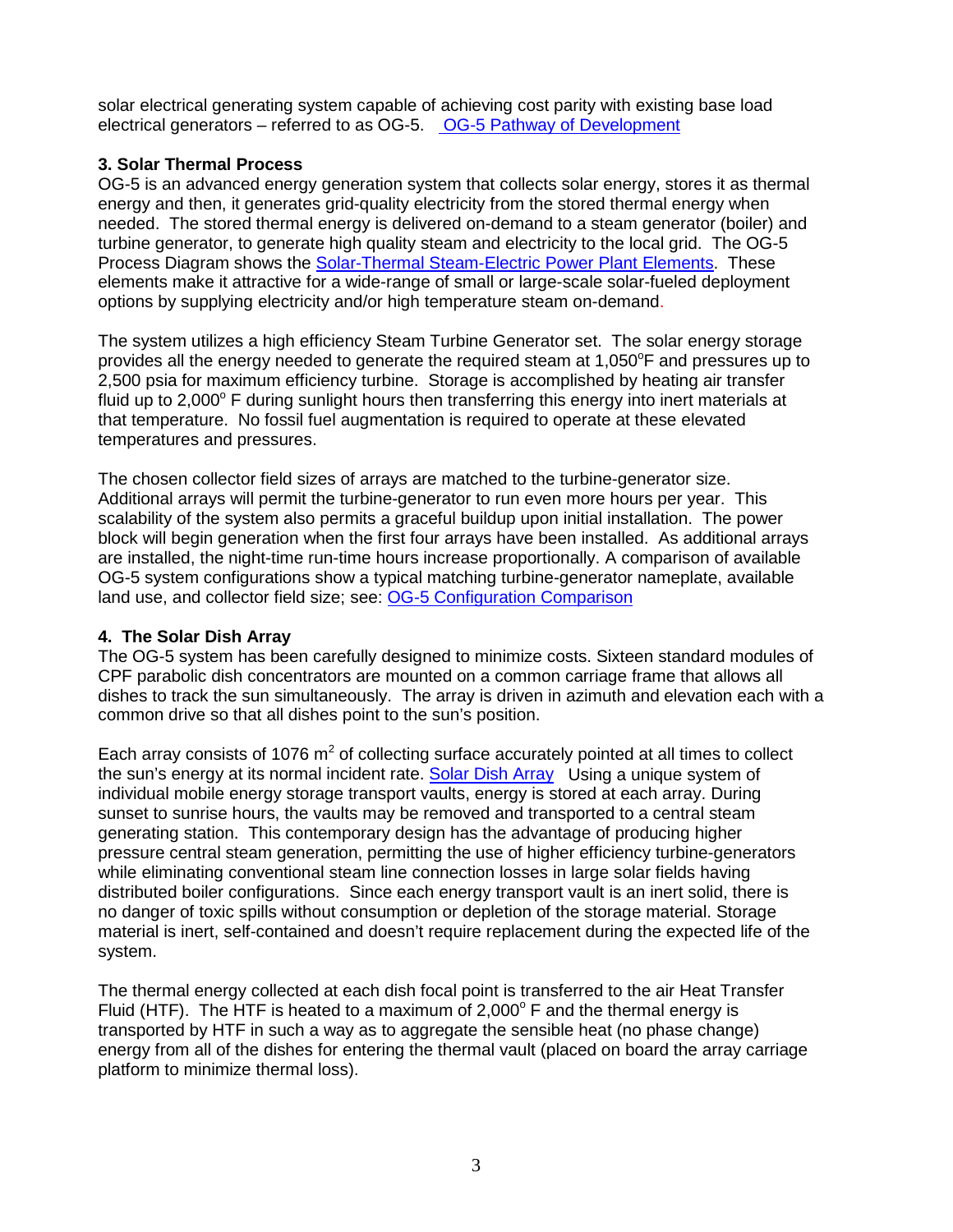### **5. The Solar Collector Field**

The amount of energy collected in a day's time is directly proportional to the area of the collectors and the intensity of the direct sunlight. The specified amount of energy to be delivered in a year's period of time ultimately determines the size of the solar collector field. Multiple arrays are conveniently grouped together, thus permitting graceful scaling and buildup of power plant sizes to generate outputs of electricity, within limitation of excellent sun and land availability.

Scalability of a collector field is the practical solution to the logistic puzzle of how and when components arrive at a field, skill required to erect the field, skill to operate and maintain the field, the life of the field, and ultimately its cost. After over 35 years of continual trade-off studies, the final configuration maximizes all the parameters, and has resulted in a configuration considered optimal for survivability in 45 meters per second (106.7 mph) Cyclone Region A4 environments. [Solar Collector Field](http://www.goldenstateenergy.com/files/2014-files/Solar Collector Field.pdf)

#### **6. The Point – Focus Concentrator**

The OG-5 point focus dish concentrator intercepts and concentrates solar energy using CPF parabolic dishes (each an individual parabola of revolution) to focus the radiated energy to a point. Each CPF concentrator is a parabolic dish having reflecting segments with a combined collector area of 8.4  $m^2$ . As a result of the ultra-high reflectivity and accuracy of the collector, the diameter of the resulting focal point is minimized- which allows the concentrator to produce thermal energy at temperatures in excess of 2,500 $\mathrm{^oF}$  (1371 $\mathrm{^oC}$ ).

The CPF parabolic dish concentrator is therefore the most crucial and most costly component of the system. Thirty-year service life and high specular reflectivity of collector reflecting surface over the entire solar spectrum is obtained using front-surface aluminum with a protective coating. This component is designed to withstand harsh environments, wind loads, and wind buffeting (85 mph maximum non-gusting operational wind speed & 120 mph max survival wind speed) while accurately and reliably directing its collected solar energy rays into the small entry aperture of the focal plane converter (less than 2.0 mrad optical error in both calm and windy conditions).

The receiver function of the OG-5 dish concentrator consists of a cavity converter responsible for capturing the sun's focused rays and converting this solar energy to heat ambient air with minimum thermal loss. Ambient air injected into the focal plane components is servo regulated to maintain a set temperature of hot air leaving the dish concentrator. High thermal efficiency is achieved by conversion of concentrated solar radiation to heated air inside an insulated cavity with small entrance opening. The converter components are projected to operate at temperatures that produce 1093ºC hot air (the HTF) and produce projected annual average thermal efficiency greater than 90%. [Point Focus Concentrator](http://www.goldenstateenergy.com/files/2014-files/Point Focus Concentrator.pdf) 

#### **7. Unique Features**

In addition to having less environmental impact (minimized land utilization and no pollution) in large part due to having the highest end-to-end efficiency among competing technologies, the system operates at very high temperatures for the purpose of storing its energy for subsequent delivery when and how needed. Since the system operates at such high temperatures, it is easily able to power conventional off-the-shelf steam turbine generating systems at their peak efficiency levels without requiring the use of any augmentation (fossil fuel or otherwise). Furthermore, there is an ability to store energy in the form of heat efficiently using an inert, nonvolatile substance (requiring minimum maintenance over the 30 year life cycle) for delivery at the generator's nameplate power capacity.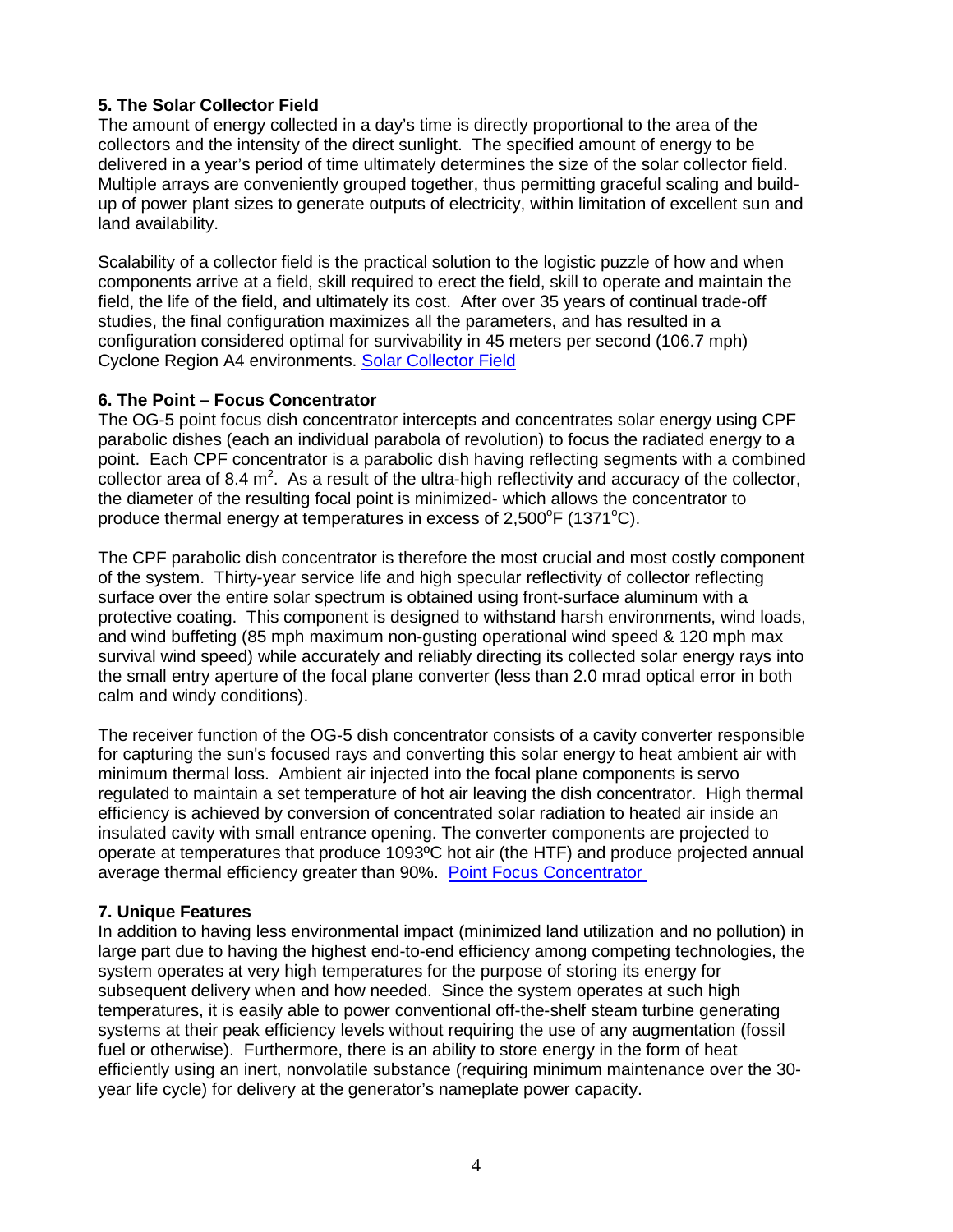Another unique feature of our technology, besides temperature and storage, allows for gradual build-out ("ramp-up") of the solar collector field to full delivery capacity of any chosen turbine generator set nameplate capacity. Naturally, it will take some time to populate the solar field able to produce the target amount of annual energy. A single array can charge five storage vaults in five days with sufficient energy to drive the turbine at full nameplate capacity while finishing the installation. This cannot be done with trough or other CSP technologies because their steam generator is centralized.

The unique feature of having energy storage provides enormous flexibility when sizing a system for a specific purpose. The system can be sized (configured) to deliver energy continuously 24-hours per day, seven days per week year-round, or can be sized to deliver a specific amount of energy on demand or can be sized to deliver all of its stored energy only during the most profitable time period (on-peak). [Unique Features](http://www.goldenstateenergy.com/files/2014-files/Unique Features.pdf) 

Energy on Demand: The OG-5 solar-thermal steam generation process consists of three steps — collection, storage, and delivery. Solar energy is collected and point-focused to raise the temperature of ambient air that is used as the heat transfer fluid, to approximately 2000 $\degree$ F. The energy is stored in an inert material at that temperature. When energy is needed (ondemand, dispatched or continuous), steam is created from the stored heat energy to drive conventional high efficiency steam Rankine cycle turbine generators. Energy delivery is decoupled and independent of the collection and storage steps. Because collection is decoupled from delivery, the concept of Annual Capacity Factor for a solar process no longer depends on the hours the sun is shining (~30% of the year) but how the energy is delivered from storage. For instance, the Annual Capacity Factor could be unity if storage was sufficient to drive a turbine generator 100% of the time at its nameplate rating.

National Grid Compatible: A key limitation in the dispatching of electricity from generating power plants to substations near population centers is that, without electrical energy storage, electric generation supply must closely match the user demand. If supply and demand, are not in balance, the generation plants and transmission equipment can shut down causing major regional blackouts. Ability of the OG-5 system to store and deliver energy on-demand ensures that supply and demand are always in balance, thus generation plants and transmission equipment do not face 'shut-down'. Our on-demand conditioned power is compatible with the National power grids.

In contrast, PV solar cells, windmills, and Stirling engine-base systems are all sporadic power generators and incompatible with local independent grids. In fact, the OG-5 system is able to balance the sporadic effects of these technologies for connection to the local grids.

Independent Local Grid Compatible: Independent local electric grids need continuous power, but the local population must adapt their activities to sporadic power derived from most renewable energy sources. However, the OG-5 system provides continuous power delivery that is compatible with independent local grids. Added advantage is these smaller units are built for grid extension to the National grid.

#### **8. Site Characteristics**

One key competitive advantage of parabolic dish concentrators in renewable energy systems is their close resemblance to most of the power plants created by the utility industry. The OG-5 system utilizes many of the same technologies and equipment used by conventional central power plants, but substituting the concentrated power of the sun for the combustion process. This advanced design aspect is easily integrated into today's central power plants – even replacing the fossil fuel combustion process.